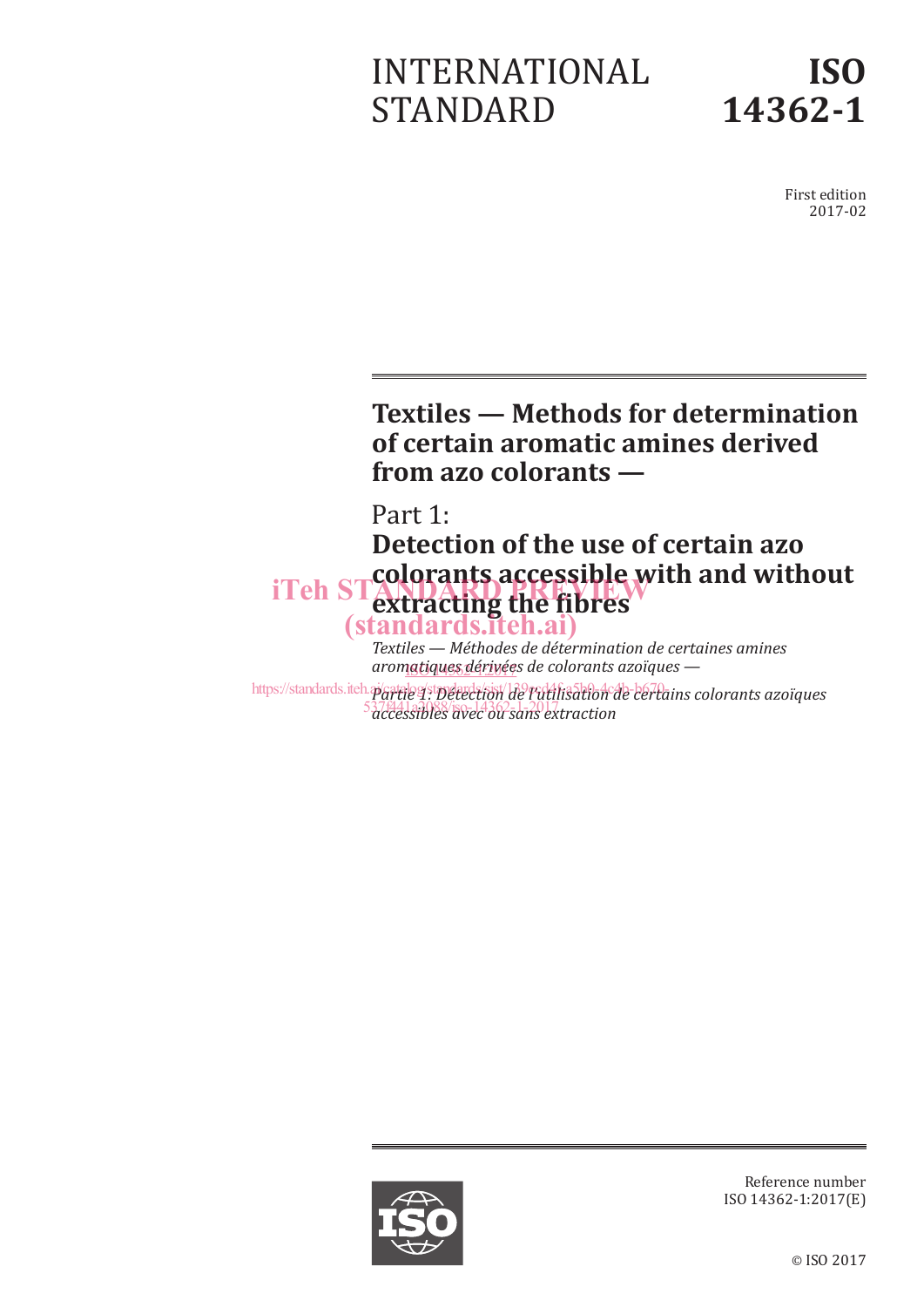## iTeh STANDARD PREVIEW (standards.iteh.ai)

ISO 14362-1:2017 https://standards.iteh.ai/catalog/standards/sist/139ecd4f-a5b0-4c4b-b670- 537f441a2088/iso-14362-1-2017



#### © ISO 2017, Published in Switzerland

All rights reserved. Unless otherwise specified, no part of this publication may be reproduced or utilized otherwise in any form or by any means, electronic or mechanical, including photocopying, or posting on the internet or an intranet, without prior written permission. Permission can be requested from either ISO at the address below or ISO's member body in the country of the requester.

ISO copyright office Ch. de Blandonnet 8 • CP 401 CH-1214 Vernier, Geneva, Switzerland Tel. +41 22 749 01 11 Fax +41 22 749 09 47 copyright@iso.org www.iso.org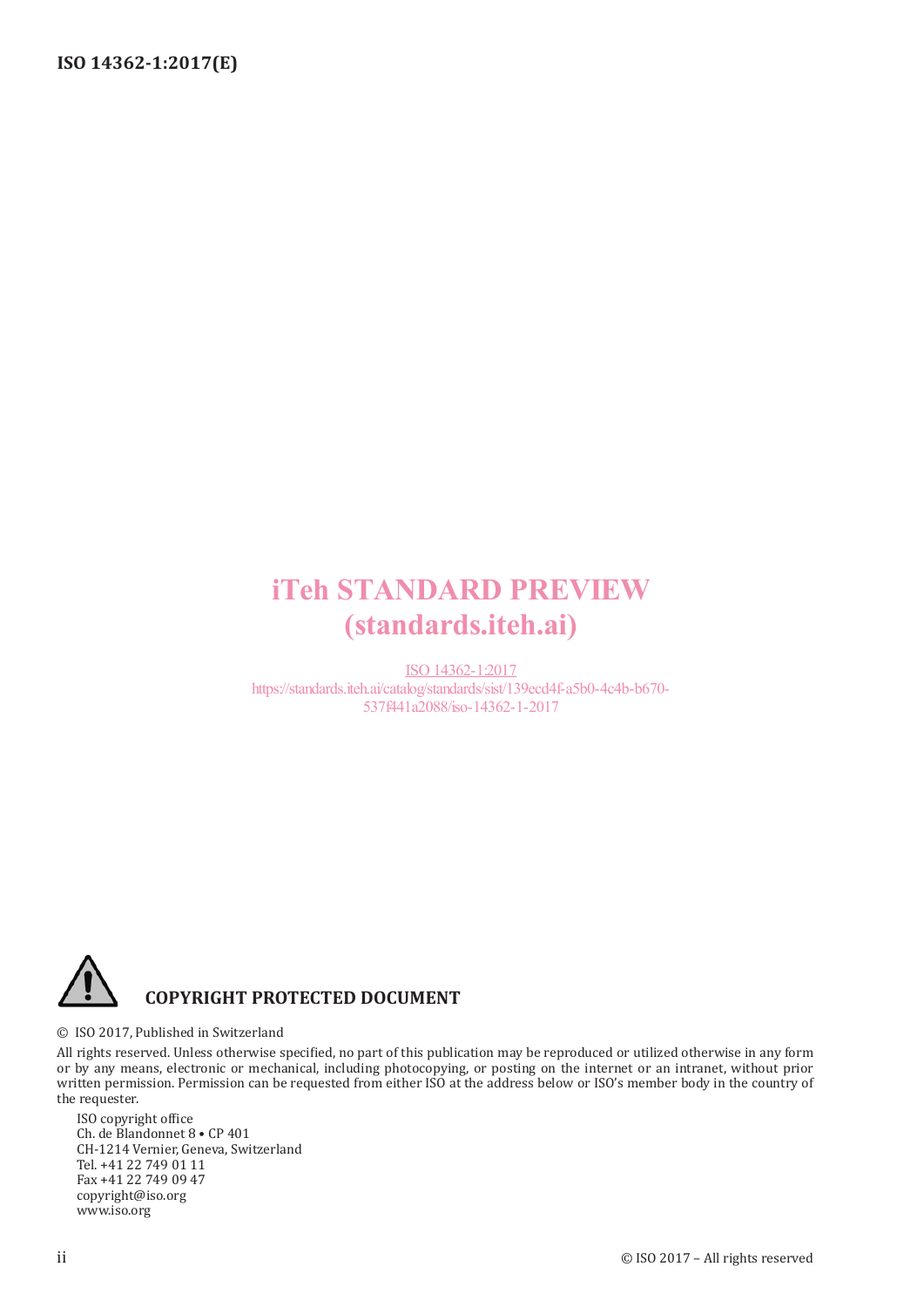## **Contents**

| 1           |                                                                                                                                                                                                                                      |                                                                                                                                                                                                                                |  |  |  |  |  |
|-------------|--------------------------------------------------------------------------------------------------------------------------------------------------------------------------------------------------------------------------------------|--------------------------------------------------------------------------------------------------------------------------------------------------------------------------------------------------------------------------------|--|--|--|--|--|
| $\mathbf 2$ |                                                                                                                                                                                                                                      |                                                                                                                                                                                                                                |  |  |  |  |  |
| 3           |                                                                                                                                                                                                                                      |                                                                                                                                                                                                                                |  |  |  |  |  |
| 4           |                                                                                                                                                                                                                                      |                                                                                                                                                                                                                                |  |  |  |  |  |
|             |                                                                                                                                                                                                                                      |                                                                                                                                                                                                                                |  |  |  |  |  |
| 5           | Principle <u>Executive and a set of the set of the set of the set of the set of the set of the set of the set of the set of the set of the set of the set of the set of the set of the set of the set of the set of the set of t</u> |                                                                                                                                                                                                                                |  |  |  |  |  |
| 6           |                                                                                                                                                                                                                                      |                                                                                                                                                                                                                                |  |  |  |  |  |
| 7           |                                                                                                                                                                                                                                      |                                                                                                                                                                                                                                |  |  |  |  |  |
| 8           |                                                                                                                                                                                                                                      |                                                                                                                                                                                                                                |  |  |  |  |  |
| 9           |                                                                                                                                                                                                                                      |                                                                                                                                                                                                                                |  |  |  |  |  |
|             | 9.1                                                                                                                                                                                                                                  |                                                                                                                                                                                                                                |  |  |  |  |  |
|             | 9.2                                                                                                                                                                                                                                  |                                                                                                                                                                                                                                |  |  |  |  |  |
|             | 9.3                                                                                                                                                                                                                                  |                                                                                                                                                                                                                                |  |  |  |  |  |
|             | 9.4                                                                                                                                                                                                                                  |                                                                                                                                                                                                                                |  |  |  |  |  |
|             | 9.5                                                                                                                                                                                                                                  |                                                                                                                                                                                                                                |  |  |  |  |  |
|             | 9.6                                                                                                                                                                                                                                  |                                                                                                                                                                                                                                |  |  |  |  |  |
|             |                                                                                                                                                                                                                                      | 9.6.1                                                                                                                                                                                                                          |  |  |  |  |  |
|             |                                                                                                                                                                                                                                      | Case of colour gathering RD PREVIEW T<br>9.6.2                                                                                                                                                                                 |  |  |  |  |  |
|             |                                                                                                                                                                                                                                      | 9.6.3 Preparation of the three colour test specimen <b>Example 2016</b> 8                                                                                                                                                      |  |  |  |  |  |
| <b>10</b>   |                                                                                                                                                                                                                                      | Procedure (standards.itch.ai) 8                                                                                                                                                                                                |  |  |  |  |  |
|             | 10.1                                                                                                                                                                                                                                 |                                                                                                                                                                                                                                |  |  |  |  |  |
|             | 10.2                                                                                                                                                                                                                                 |                                                                                                                                                                                                                                |  |  |  |  |  |
|             | 10.3                                                                                                                                                                                                                                 | Textiles coloured with pigments and/orld yed with colorants other than disperse dyes 8<br>Reductive the avage thai catalog standards sist 139ecd4f-a5b0-4c4b-b670-                                                             |  |  |  |  |  |
|             | 10.4                                                                                                                                                                                                                                 | Separation and concentration of the amines 2017 Separation and concentration of the aminos of the separation and                                                                                                               |  |  |  |  |  |
|             | 10.5                                                                                                                                                                                                                                 |                                                                                                                                                                                                                                |  |  |  |  |  |
|             |                                                                                                                                                                                                                                      | Detection of aniline and 1,4-phenylenediamine (indicators<br>10.5.1                                                                                                                                                            |  |  |  |  |  |
|             |                                                                                                                                                                                                                                      |                                                                                                                                                                                                                                |  |  |  |  |  |
|             |                                                                                                                                                                                                                                      | In relation to quantification equipment / other sources of false positive results 9<br>10.5.2                                                                                                                                  |  |  |  |  |  |
|             | 10.6                                                                                                                                                                                                                                 |                                                                                                                                                                                                                                |  |  |  |  |  |
|             |                                                                                                                                                                                                                                      |                                                                                                                                                                                                                                |  |  |  |  |  |
|             |                                                                                                                                                                                                                                      | Calibration using internal standard (quantification performed by<br>10.6.2                                                                                                                                                     |  |  |  |  |  |
|             |                                                                                                                                                                                                                                      |                                                                                                                                                                                                                                |  |  |  |  |  |
|             |                                                                                                                                                                                                                                      |                                                                                                                                                                                                                                |  |  |  |  |  |
|             |                                                                                                                                                                                                                                      | 10.6.4                                                                                                                                                                                                                         |  |  |  |  |  |
| 11          |                                                                                                                                                                                                                                      | Evaluation 21 Marshall 2016 and 2017 11 Marshall 2018 12:30 Marshall 2018 12:30 Marshall 2018 12:30 Marshall 2018 12:30 Marshall 2018 12:30 Marshall 2018 12:30 Marshall 2018 12:30 Marshall 2018 12:30 Marshall 2018 12:30 Ma |  |  |  |  |  |
|             | 11.1                                                                                                                                                                                                                                 | General 21 Apr 2014 11 Apr 2014 12:00 12:00 12:00 12:00 12:00 12:00 12:00 12:00 12:00 12:00 12:00 12:00 12:00 1                                                                                                                |  |  |  |  |  |
|             | 11.2                                                                                                                                                                                                                                 |                                                                                                                                                                                                                                |  |  |  |  |  |
|             | 11.3                                                                                                                                                                                                                                 |                                                                                                                                                                                                                                |  |  |  |  |  |
| 12          |                                                                                                                                                                                                                                      |                                                                                                                                                                                                                                |  |  |  |  |  |
|             |                                                                                                                                                                                                                                      |                                                                                                                                                                                                                                |  |  |  |  |  |
|             |                                                                                                                                                                                                                                      | Annex B (informative) Reliability of the method <b>Sandware Community</b> 17                                                                                                                                                   |  |  |  |  |  |
|             |                                                                                                                                                                                                                                      | Annex C (informative) Assessment guide - Interpretation of analytical results <b>Manual Lines</b> 19                                                                                                                           |  |  |  |  |  |
|             |                                                                                                                                                                                                                                      | Annex D (informative) Explanatory table of dyestuffs used in various textile materials25                                                                                                                                       |  |  |  |  |  |
|             |                                                                                                                                                                                                                                      | Annex E (informative) Procedure for liquid/liquid extraction without diatomaceous earth26                                                                                                                                      |  |  |  |  |  |
|             |                                                                                                                                                                                                                                      |                                                                                                                                                                                                                                |  |  |  |  |  |
|             |                                                                                                                                                                                                                                      | Annex F (normative) Colorants - Methods for determination of certain aromatic amines 29                                                                                                                                        |  |  |  |  |  |
|             |                                                                                                                                                                                                                                      |                                                                                                                                                                                                                                |  |  |  |  |  |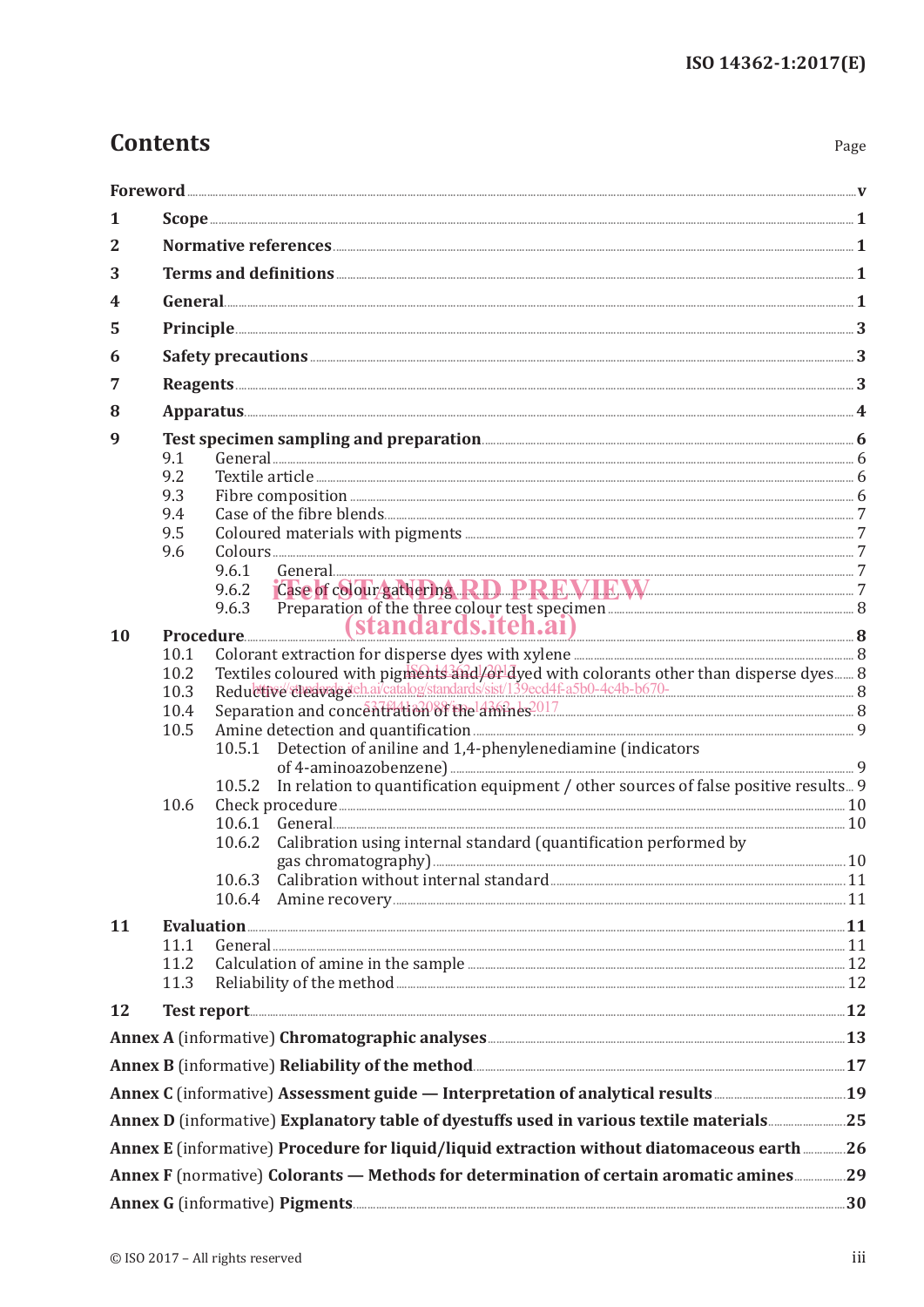**Bibliography**.............................................................................................................................................................................................................................**32**

## iTeh STANDARD PREVIEW (standards.iteh.ai)

ISO 14362-1:2017 https://standards.iteh.ai/catalog/standards/sist/139ecd4f-a5b0-4c4b-b670- 537f441a2088/iso-14362-1-2017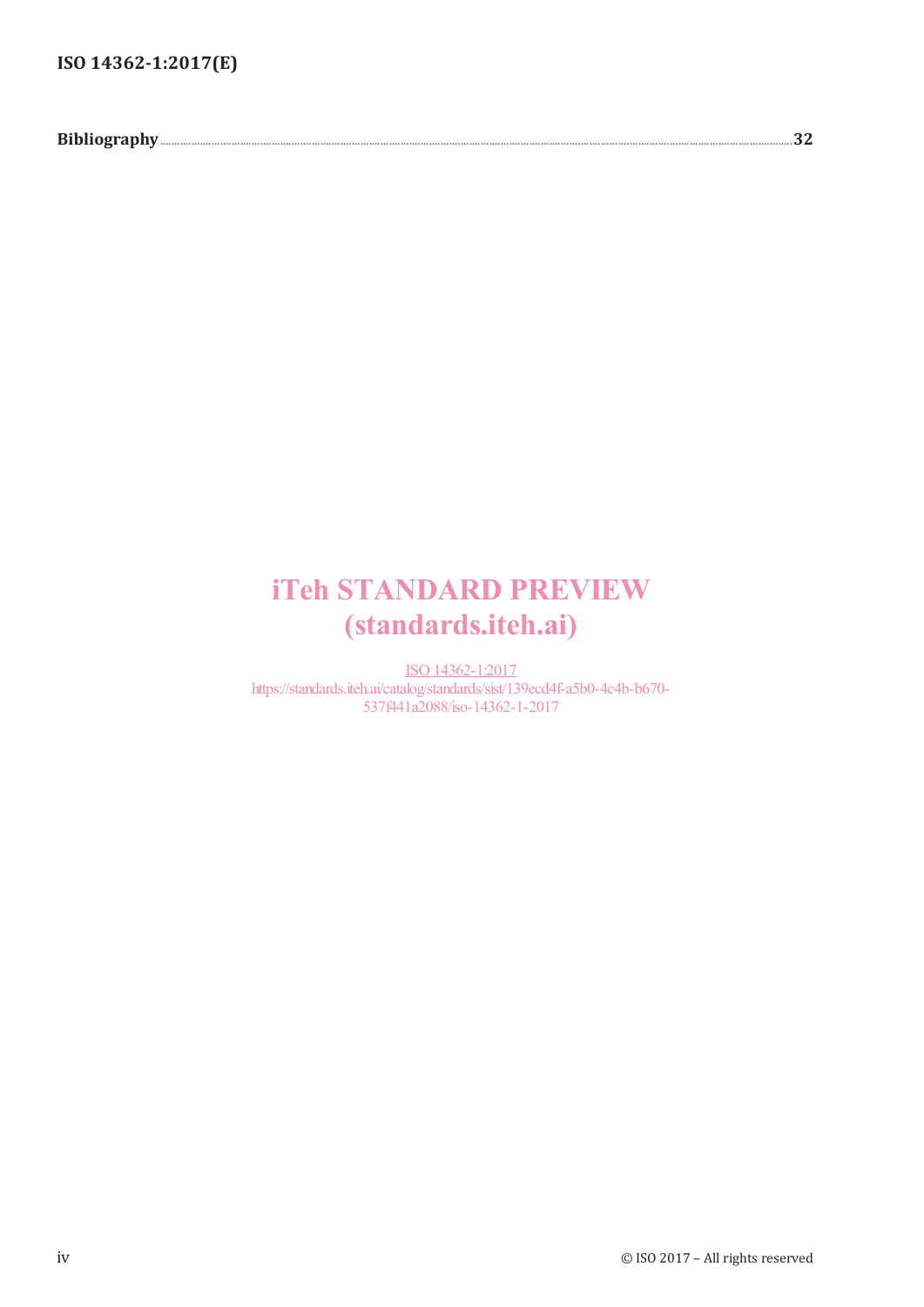### **Foreword**

ISO (the International Organization for Standardization) is a worldwide federation of national standards bodies (ISO member bodies). The work of preparing International Standards is normally carried out through ISO technical committees. Each member body interested in a subject for which a technical committee has been established has the right to be represented on that committee. International organizations, governmental and non-governmental, in liaison with ISO, also take part in the work. ISO collaborates closely with the International Electrotechnical Commission (IEC) on all matters of electrotechnical standardization.

The procedures used to develop this document and those intended for its further maintenance are described in the ISO/IEC Directives, Part 1. In particular the different approval criteria needed for the different types of ISO documents should be noted. This document was drafted in accordance with the editorial rules of the ISO/IEC Directives, Part 2 (see www.iso.org/directives).

Attention is drawn to the possibility that some of the elements of this document may be the subject of patent rights. ISO shall not be held responsible for identifying any or all such patent rights. Details of any patent rights identified during the development of the document will be in the Introduction and/or on the ISO list of patent declarations received (see www.iso.org/patents).

Any trade name used in this document is information given for the convenience of users and does not constitute an endorsement.

For an explanation on the meaning of ISO specific terms and expressions related to conformity assessment, as well as information about ISO's adherence to the World Trade Organization (WTO) principles in the<br>Technical Barriers to Trade (TBT) see the following URL: www.iso.org/iso/foreword html Technical Barriers to Trade (TBT) see the following URL: www.iso.org/iso/foreword.html.

This document was prepared by the European Committee Standardization (CEN) Technical Committee CEN/TC 248, *Textiles and textile products*, in collaboration with ISO Technical Committee TC 38, *Textiles*, in accordance with the agreement on technical cooperation between ISO and CEN (Vienna Agreement). tandards.iteh.ai/catalog/standar

This first edition of ISO 14362-1 caned sand replaces ISO 24362-1:2014, which has been technically revised.

The following is a list of the major technical changes between this edition and ISO 24362-1:2014:

- addition of a new Clause 3 and renumbered;
- changes to Clause 5 "Principle," where the combined method has been removed as it had been found that results were not accurate in certain cases;
- changes to Clause 9 "Test specimen sampling and preparation" to be more explanatory;
- changes to Clause 10 "Procedure" to improve the method, including using xylene as substitute for chlorobenzene (reasons: lower toxicity and lower adverse environmental effect of xylene);
- extension of Annex C "Assessment guide Interpretation of analytical results" to give examples for false-positive results, suggested procedures and suggested comments in test report;
- addition of Annex G "Pigments."

A list of all parts in the ISO 14362 series can be found on the ISO website.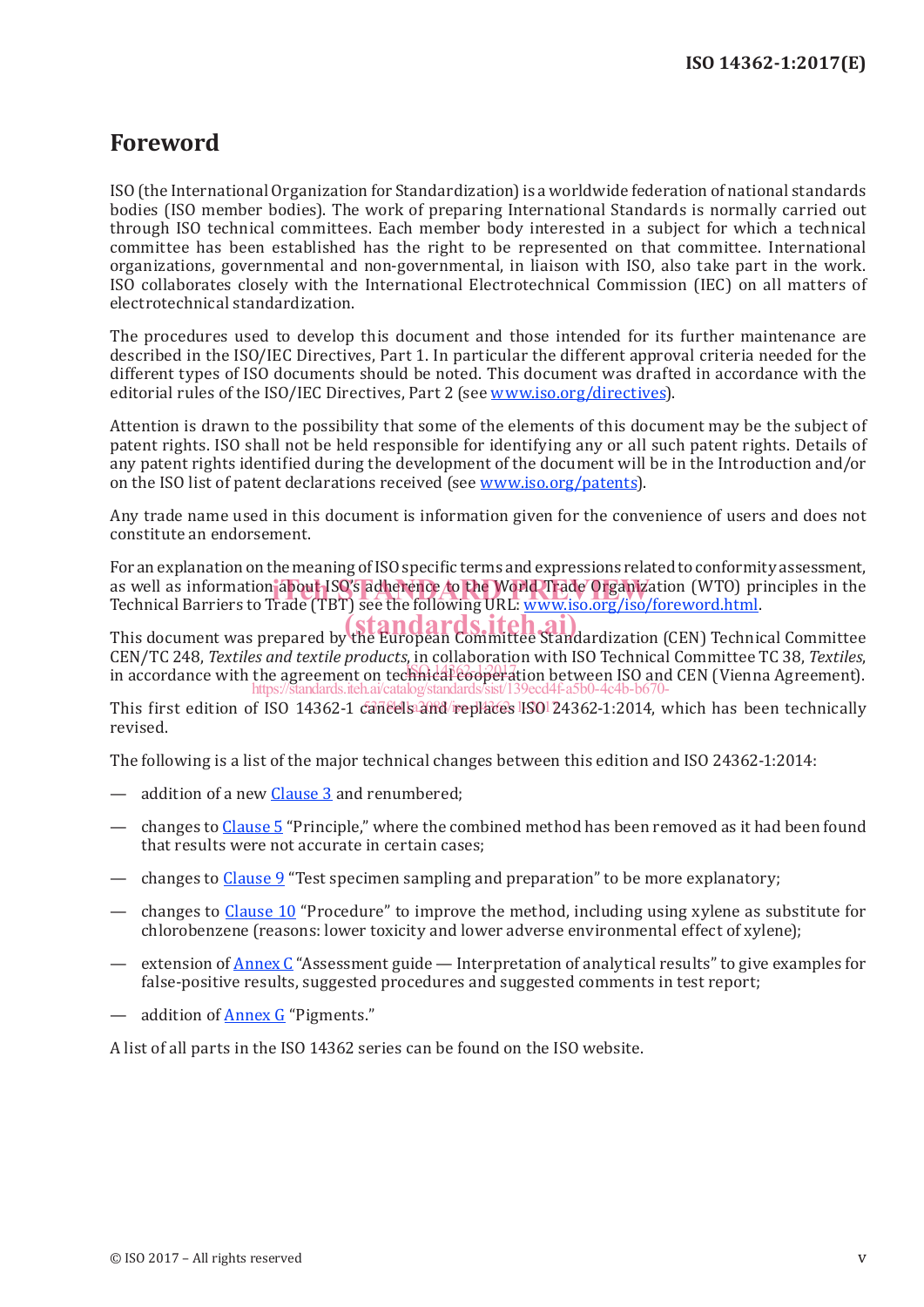## iTeh STANDARD PREVIEW (standards.iteh.ai)

ISO 14362-1:2017 https://standards.iteh.ai/catalog/standards/sist/139ecd4f-a5b0-4c4b-b670- 537f441a2088/iso-14362-1-2017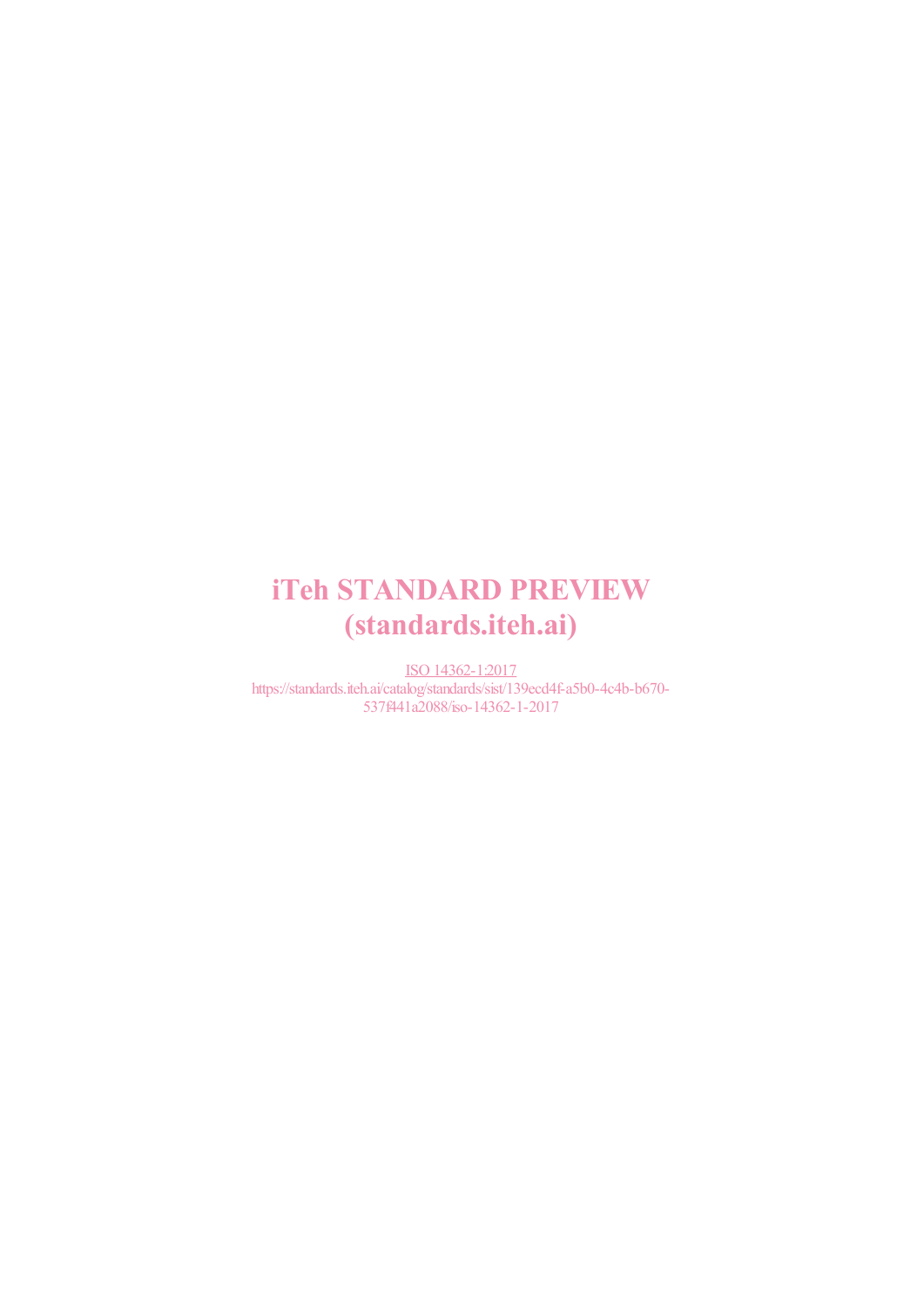### **Textiles — Methods for determination of certain aromatic amines derived from azo colorants —**

### Part 1: **Detection of the use of certain azo colorants accessible with and without extracting the fibres**

### **1 Scope**

This document describes a method to detect the use of certain azo colorants that may not be used in the manufacture or treatment of certain commodities made of textile fibres and that are accessible to reducing agent with and without extraction.

Azo colorants accessible to reducing agent without extraction are those used to colour with pigments or to dye

- cellulosic fibres (e.g. cotton, viscose),
- protein fibres (e.g. wool, silk), and **NDARD PREVIEW**
- synthetic fibres (e.g. polyamide acrylicards.iteh.ai)

Azo colorants accessible with extraction are those used to dye man-made fibres with disperse dyes. The following man-made fibres can be dyed with disperse dyes: polyester, polyamide, acetate, triacetate, acrylic and chlorofibile://standards.iteh.ai/catalog/standards/sist/139ecd4f-a5b0-4c4b-b670-

### 537f441a2088/iso-14362-1-2017

The method is relevant for all coloured textiles, e.g. dyed, printed and coated textiles.

### **2 Normative references**

The following documents are referred to in the text in such a way that some or all of their content constitutes requirements of this document. For dated references, only the edition cited applies. For undated references, the latest edition of the referenced document (including any amendments) applies.

ISO 3696, *Water for analytical laboratory use — Specification and test methods*

### **3 Terms and definitions**

No terms and definitions are listed in this document.

ISO and IEC maintain terminological databases for use in standardization at the following addresses:

- IEC Electropedia: available at http://www.electropedia.org/
- ISO Online browsing platform: available at http://www.iso.org/obp

### **4 General**

Certain azo colorants may release, by reductive cleavage of azo group(s), one or more of the following aromatic amines.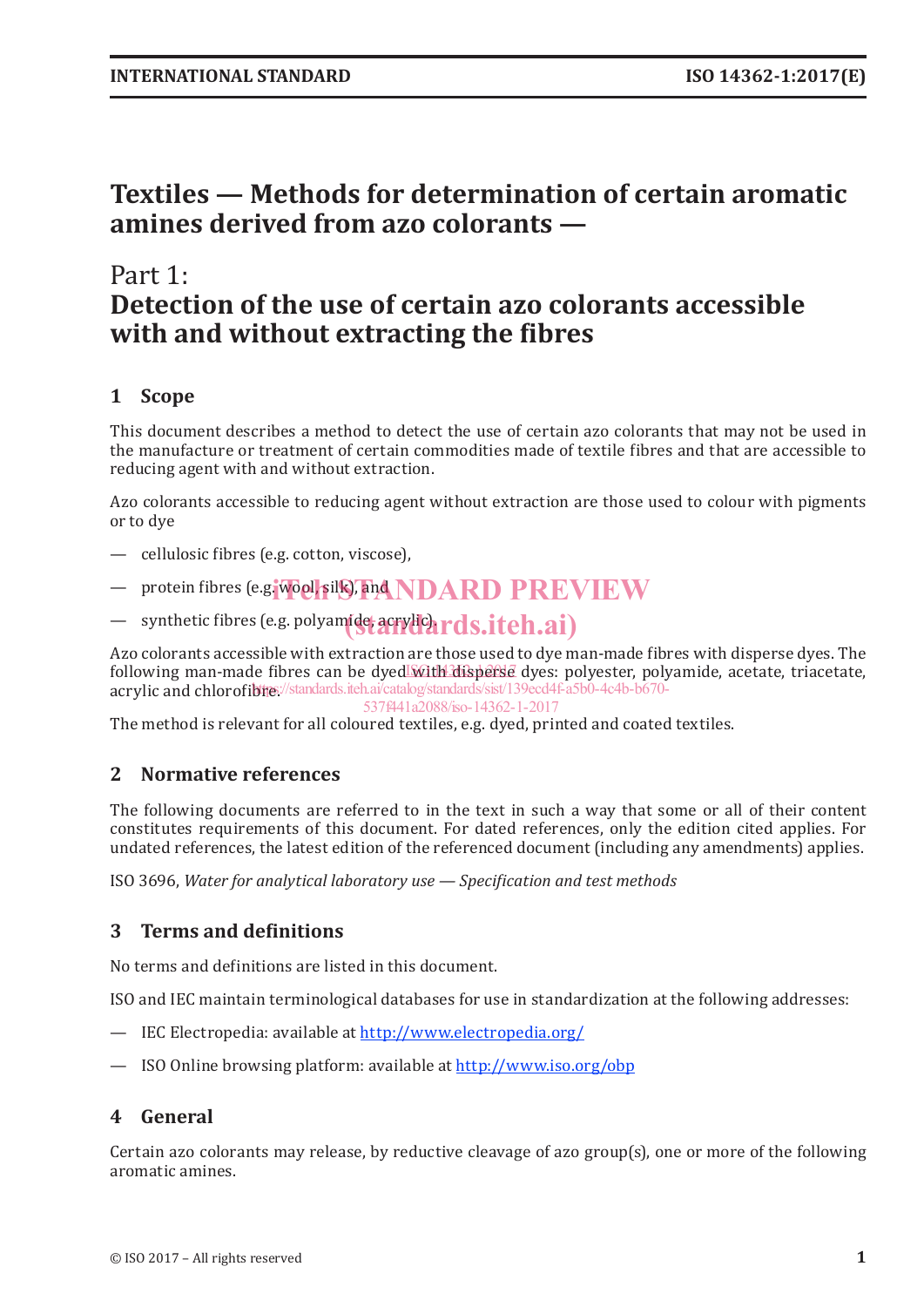| No.             | <b>CAS</b> number | <b>Index number</b>    | <b>EC</b> number      | <b>Substances</b>                                                                                   |  |
|-----------------|-------------------|------------------------|-----------------------|-----------------------------------------------------------------------------------------------------|--|
| $\vert$ 1       | $92 - 67 - 1$     | 612-072-00-6           | 202-177-1             | biphenyl-4-ylamine<br>4-aminobiphenyl<br>xenylamine                                                 |  |
| $ 2\rangle$     | 92-87-5           | 612-042-00-2           | 202-199-1             | benzidine                                                                                           |  |
| $\overline{3}$  | $95 - 69 - 2$     | 612-196-00-0           | 202-441-6             | 4-chloro-o-toluidine                                                                                |  |
| $\sqrt{4}$      | 91-59-8           | 612-022-00-3           | 202-080-4             | 2-naphthylamine                                                                                     |  |
| 5a              | 97-56-3           | 611-006-00-3           | 202-591-2             | o-aminoazotoluene<br>4-amino-2',3-dimethylazobenzene<br>4-o-tolylazo-o-toluidine                    |  |
| <b>6a</b>       | 99-55-8           | 612-210-00-5           | 202-765-8             | 5-nitro-o-toluidine<br>2-amino-4-nitrotoluene                                                       |  |
| 7               | 106-47-8          | 612-137-00-9           | 203-401-0             | 4-chloroaniline                                                                                     |  |
| 8               | $615 - 05 - 4$    | $612 - 200 - 00 - 0$   | 210-406-1             | 4-methoxy-m-phenylenediamine<br>2,4-diaminoanisole                                                  |  |
| $ 9\rangle$     | 101-77-9          | 612-051-00-1           | 202-974-4             | 4,4'-methylenedianiline<br>4,4'-diaminodiphenylmethane                                              |  |
| 10              | 91-94-1           | 612-068-00-4           | 202-109-0             | 3,3'-dichlorobenzidine<br>3,3'-dichlorobiphenyl-4,4'-ylenediamine                                   |  |
| 11              | 119-90-4          | 612-036-00-X<br>iTeh S | 204-355-4<br>Δ        | 3,3'-dimethoxybenzidine<br>o-dianisidine                                                            |  |
| 12              | 119-93-7          | 612-041-00-7           | 204-358-0<br>standard | 3,3'-dimethylbenzidine<br>4.4 bi-o-toluidine                                                        |  |
| 13              | 838-88-0          | 612-085-00-7           | 212-658-8             | 4,4'-methylenedi-o-toluidine                                                                        |  |
| 14              | 120-71-8          | 612-209-00-X           | 204 40 1436           | 6-methoxy-m-toluidine<br>https://standards.iteh.ai/catalog/standardp/sict/dsfdbmd4f-a5b0-4c4b-b670- |  |
| 15              | $101 - 14 - 4$    | 612-078-00-9           | 53202-918-9/1so       | 4,462nethylene-bis-(2-chloro-aniline)<br>2,2'-dichloro-4.4'-methylene-dianiline                     |  |
| 16              | 101-80-4          | 612-199-00-7           | 202-977-0             | 4,4'-oxydianiline                                                                                   |  |
| $17\,$          | 139-65-1          | 612-198-00-1           | 205-370-9             | 4,4'-thiodianiline                                                                                  |  |
| 18              | $95 - 53 - 4$     | 612-091-00-X           | 202-429-0             | o-toluidine<br>2-aminotoluene                                                                       |  |
| 19              | 95-80-7           | 612-099-00-3           | 202-453-1             | 4-methyl-m-phenylenediamine<br>2,4-toluylendiamine<br>2,4-diaminotoluene                            |  |
| 20              | 137-17-7          | 612-197-00-6           | 205-282-0             | 2,4,5-trimethylaniline                                                                              |  |
| 21              | $90 - 04 - 0$     | 612-035-00-4           | 201-963-1             | o-anisidine<br>2-methoxyaniline                                                                     |  |
| 22 <sup>b</sup> | $60 - 09 - 3$     | 611-008-00-4           | 200-453-6             | 4-aminoazobenzene                                                                                   |  |

**Table 1 — Targeted aromatic aminesc**

a The CAS-numbers 97-56-3 (No. 5) and 99-55-8 (No. 6) are further reduced to CAS-numbers 95-53-4 (No. 18) and 95- 80-7 (No. 19).

 $\vert$ b Azo colorants that are able to form 4-aminoazobenzene generate, under the condition of this method, aniline (CASnumber 62-53-3) and 1,4-phenylenediamine (CAS – number 106-50-3). Due to detection limits, only aniline may be detected. If aniline is detected above 5 mg/kg, then the presence of these colorants should be tested by ISO 14362-3.

The targeted aromatic amines are the proscribed aromatic amines under Regulation (EC) No 1907/2006 of the European Parliament and of the Council of 18 December 2006 concerning the Registration, Evaluation, Authorisation and Restriction of Chemicals (REACH), establishing a European Chemicals Agency.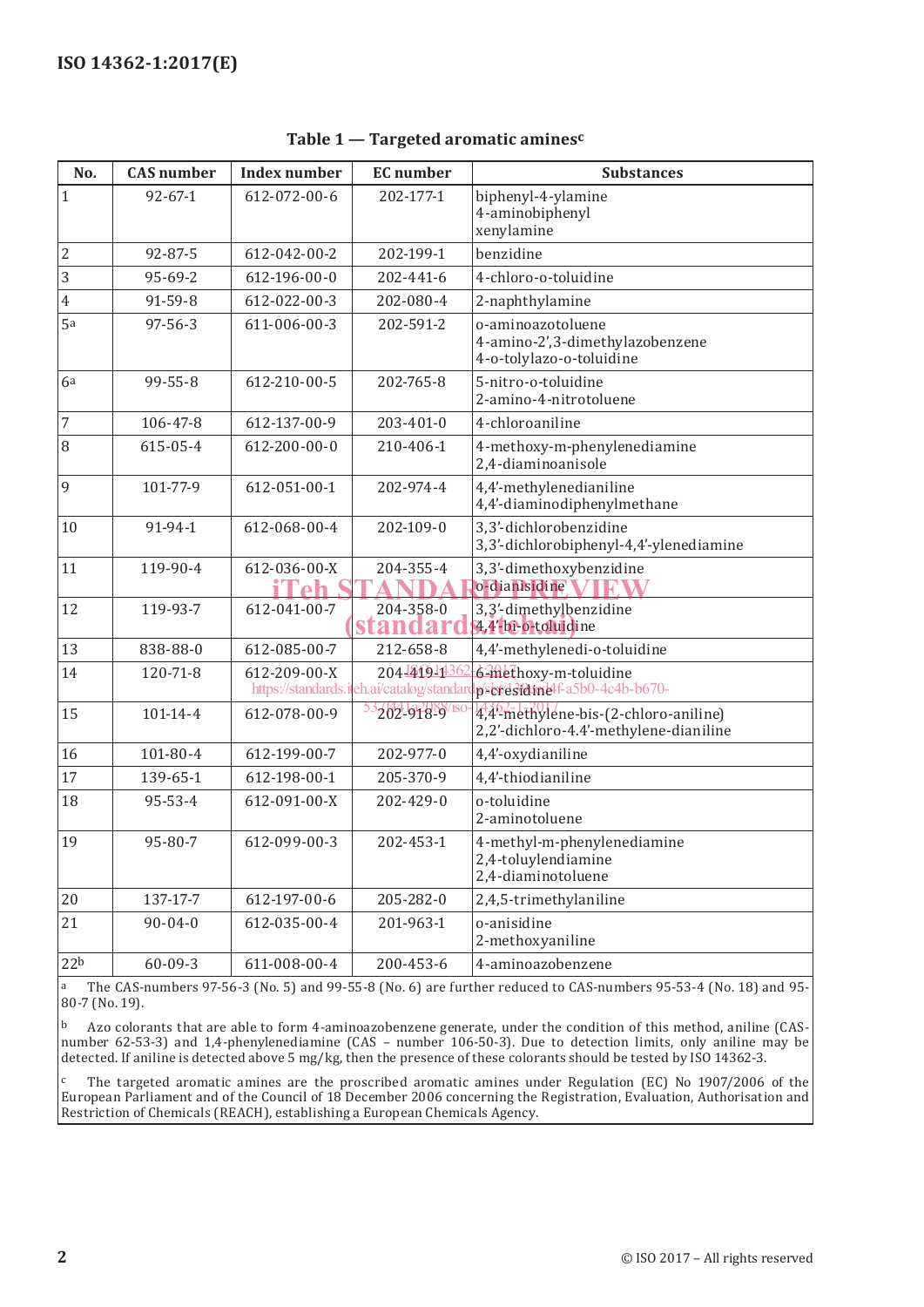### **5 Principle**

After selection of a coloured test specimen from the textile article, the test specimen is tested according to the method of colorant extraction for disperse dyes and/or the method of direct reduction for the other classes of colorants (pigments and/or dyes).

The application of one of the two methods is based on the nature of the fibre(s) of the test specimen (composed of pure fibre or of fibre blends) and the colour treatment (dyeing or printing process). When the method of the colorant extraction for disperse dyes is carried out, the colorant is first extracted from the fibre in the headspace (see Figure 1) using xylene under reflux. The extract is concentrated and transferred to the reaction vessel with methanol for subsequent reduction with sodium dithionite in a citrate-buffered aqueous solution ( $pH = 6$ ) at 70 °C.

If the textile specimen is not completely discoloured after xylene extraction, a new test specimen needs to be prepared again and reprocessed with the method for non-extractable classes of the colorants. When the method for non-extractable classes of the colorants is carried out, the test specimen is treated with sodium dithionite in a citrate-buffered aqueous solution ( $pH = 6$ ) at 70 °C in a closed vessel.

After the reduction, any amine released in the process is transferred to a *t*-butyl methyl ether phase by means of liquid-liquid extraction using diatomaceous earth columns. The *t*-butyl methyl ether extract is then concentrated, and the residue is taken up in an appropriate solvent for detection and determination of the amines using chromatography (see Annex A).

A screening method using liquid-liquid extraction without diatomaceous earth columns is described in Annex E.

If any amine is detected by one chromatographic method, then confirmation shall be made using one or more alternative methods. iTeh STANDARD PREVIEW (standards.iteh.ai)

#### **6 Safety precautions** ISO 14362-1:2017

https://standards.iteh.ai/catalog/standards/sist/139ecd4f-a5b0-4c4b-b670-

**WARNING — The substances [am<del>ines] histed i</del>n Clause<sup>24</sup> a**re classified as substances known to be **or suspected of being human carcinogens.** 

### **Any handling and disposal of these substances shall be in strict accordance with the appropriate national health and safety regulations.**

It is the user's responsibility to use safe and proper techniques in handling materials in this test method. Consult manufacturers for specific details such as material safety data sheets and other recommendations.

### **7 Reagents**

Unless otherwise specified, analytical grade chemicals shall be used.

- **7.1 Xylene (mixture of isomers) CAS No 1330-20-7.**
- **7.2 Acetonitrile.**
- **7.3 Methanol.**
- **7.4** *t***-butyl methyl ether.**
- **7.5** Citrate/sodium hydroxide buffer solution,  $pH = 6$ ,  $c = 0.06$  mol/ $1^{11}$ .

<sup>1)</sup> *c* is citrate concentration.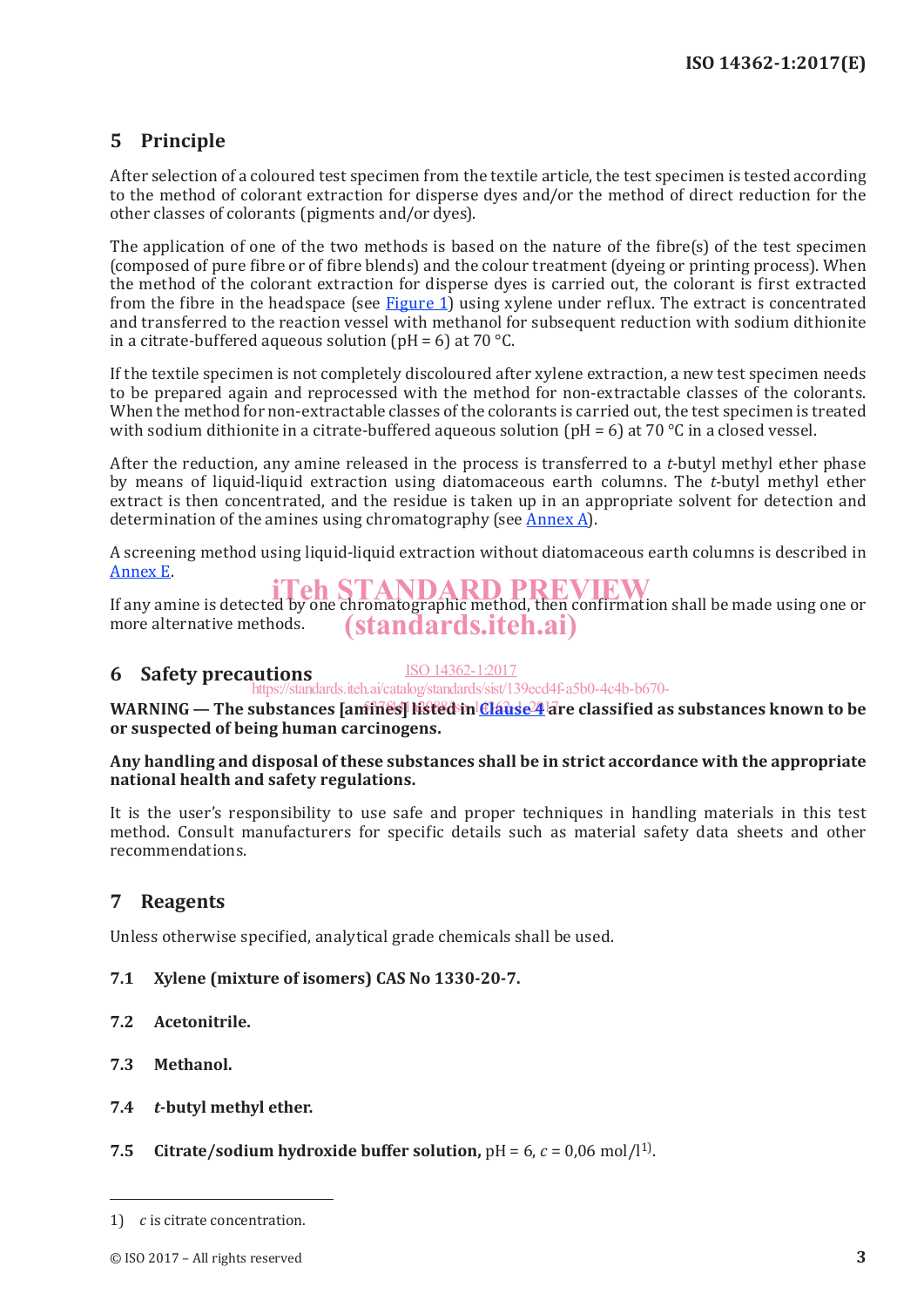**7.6 Aqueous sodium dithionite solution,**  $\rho = 200 \text{ mg/ml}^2$  freshly prepared (which means to be used within 1 h).

### **7.7 Diatomaceous earth.**

**7.8 Amine substances** — amines 1 to 4, 7 to 21 (as specified in Table 1), and aniline and 1,4-phenylenediamine — all of highest available defined purity standards.

### **7.9 Standard solutions.**

**7.9.1 Stock solution of amines** with a concentration of equal to or greater than 300 µg of each amine per millilitre of an appropriate solvent.

NOTE Acetonitrile is an appropriate solvent for this stock solution, resulting in good stability of amines.

### **7.9.2 Calibration solution of amines for daily use.**

Dilute from the stock solution ( $\frac{7.9.1}{2}$ ) to a concentration of  $ρ = 15.0$  μg of each amine per millilitre of an appropriate solvent.

**7.9.3 Calibration solutions of amines for quantification,** concentration range from 2 μg up to 50 μg of each amine per millilitre of an appropriate solvent. If gas chromatography is used, 10 μl of internal standard solution (7.9.4) per millilitre must be added before injection. number must be added perore injection.<br>11 Ch STANDARD PREVIEW

NOTE It is the responsibility of each lab to choose appropriate concentrations for the calibration. (standards.iteh.ai)

### **7.9.4 Internal standards in solution (IS)**,  $\rho = 1.0$  mg/ml in the appropriate solvent.

ISO 14362-1:2017

In the case of GC-MS analysis, one of the following internal standards can be used: 0-

 $-$  IS1: naphthalene-d8, CAS No.: 1146-65-2; 537f441a2088/iso-14362-1-2017

— IS2: 2,4,5-trichloroaniline, CAS No.: 636-30-6;

— IS3: anthracene-d10, CAS No.: 1719-06-8.

### **7.9.5 Indicator for later eluting amines: benzidine-d8**, CAS No.: 92890-63-6.

 $\rho = 0.5$  mg/ml of benzidine-d8 in solution (7.9.4)

benzidine-d8 (CAS 92890-63-6) is a suitable indicator for interferences in the later part of the GC chromatogram (10.5).

### **7.10 Sodium hydroxide aqueous solution**, a mass fraction of 10 %.

**7.11 Grade 3 water**, complying with ISO 3696**.**

### **8 Apparatus**

### **8.1 Extraction apparatus**, according to Figure 1, consisting of

- coil condenser NS 29/32,
- a hook, made from an inert material to hold the specimen in place so that the condensed solvent drips onto it,

<sup>2)</sup> *ρ* is the mass concentration.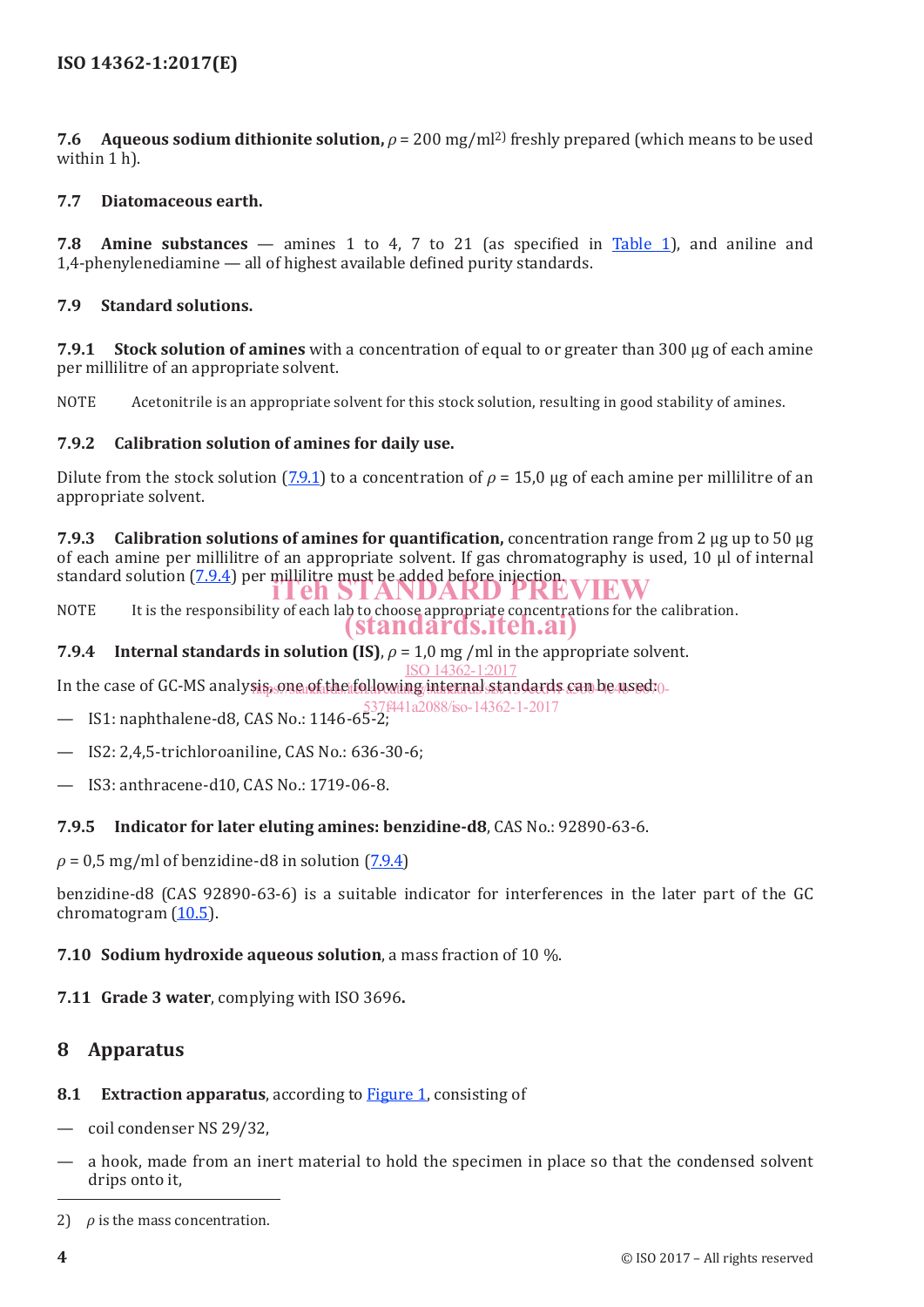- 100 ml round bottom flask NS 29/32, and
- heating source.



**Figure 1 — Apparatus**

Similar apparatus may be used, if the same results are obtained.

### **8.2 Ultrasonic bath.**

**8.3 Reaction vessel** (20 ml to 50 ml) of heat-resistant glass, with tight closure.

# **8.4 Heating source** that generates (70 ± 2) °C.<br> **iTeh STANDARD PREVIEW**

**8.5 Glass or polypropylene column**, inside diameter 25 mm to 30 mm, length 130 mm to 150 mm, **8.5 Glass or polypropylene column, inside diameter 25 mm to 30 mm, length 13** packed with 20 g of diatomaceous earth (7.7), fitted with glass fibre filter at the outlet.

The diatomaceous earth columns are either bought pre-packed and used as is, or 20 g of diatomaceous earth can be packed into a glass or polypropylene column of the dimensions given. 537f441a2088/iso-14362-1-2017

### **8.6 Vacuum rotary evaporator with vacuum control and water bath.**

Other kinds of evaporation apparatus may be used, e.g. a water bath with a controlled flow of nitrogen over the liquid.

**8.7 Pipettes** in required sizes or variables pipettes.

**8.8 Chromatographic equipment**, selected from the following:

**8.8.1 Thin layer chromatograph (TLC)** or high-performance thin layer chromatograph (HPTLC), including relevant detection.

**8.8.2 High-performance liquid chromatograph (HPLC)** with gradient elution and diode array detector (DAD) or mass selective detector (MS).

**8.8.3 Gas chromatograph (GC)** with flame ionization detector (FID) or mass selective detector (MS).

### **8.8.4 Capillary electrophoresis (CE) with diode array detector (DAD).**

**8.8.4.1 Membrane filter PTFE** (polytetrafluoroethylene), pore size 0,2 µm, adapted for capillary electrophoresis (8.8.4)

NOTE A description of the chromatographic conditions is given in **Annex A**.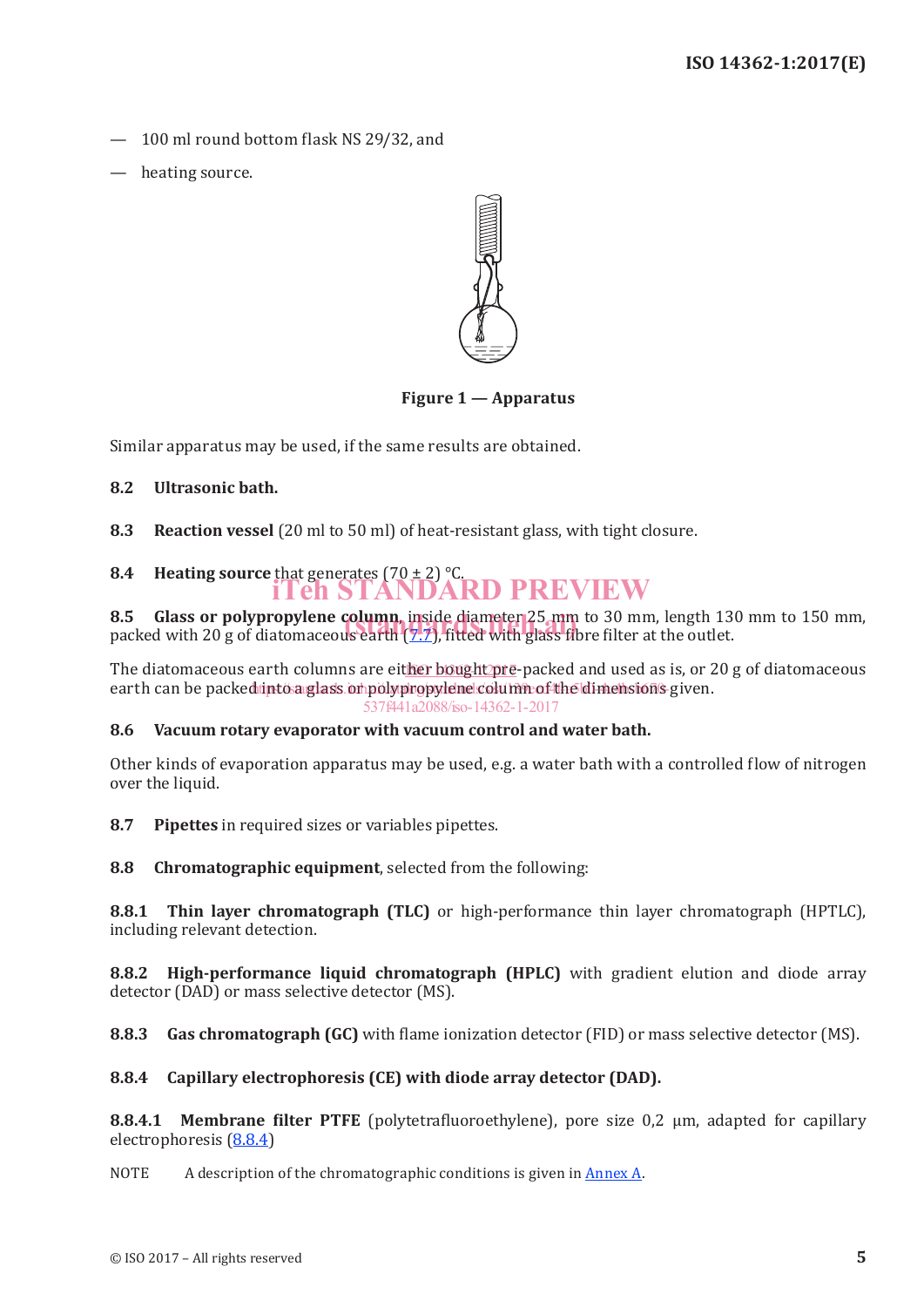### **9 Test specimen sampling and preparation**

### **9.1 General**

The test specimen shall be selected based on the following criteria:

- parts of the textile article (9.2);
- nature of the fibre components (fibre composition)  $(9.3 \text{ and } 9.4)$ ;
- coloured materials  $(9.6)$ , especially when pigments are used  $(9.5)$ .

Prepare the test specimen by cutting the textile article into strips or pieces (see below) in order to obtain a total mass of 1 g.

For specimens to be submitted to colorant extraction (10.1),

- cut the textile article into strips if the apparatus described in  $8.1$  is used, or
- cut the textile article into small pieces if another apparatus is used or if the specimens will only be submitted to the reductive cleavage procedure  $(10.3)$ .

### **9.2 Textile article**

If the textile article is a semi-manufactured product, such as yarns, fabrics, etc., cut out test specimens from it. iTeh STANDARD PREVIEW

If the textile article is composed of several parts of textile products, such as a garment, cut out test<br>specimens from all the parts of the textile article, which can be specimens from all the parts of the textile article, which can be

— principal fabric(s),

ISO 14362-1:2017 https://standards.iteh.ai/catalog/standards/sist/139ecd4f-a5b0-4c4b-b670- 537f441a2088/iso-14362-1-2017

pocket fabric(s),

 $\text{lining(s)}$ 

- embroideries;
- label(s) for textile article,
- drawstring(s),
- fastener(s),
- false fur, or
- sewing threads.

If the mass of some parts (e.g. labels, sewing threads, embroideries of small size) does not reach the mass  $(1 g)$  to be tested, gather identical parts when possible. If the total mass of material is below 0,5 g, this material is defined as a minor component. (See  $C.1$ .)

Below 0,2 g of material, the analysis is omitted.

Embroideries shall be weighed with the ground fabric.

### **9.3 Fibre composition**

As the application of this document is partly based on the extraction of colorants, identify the nature of the textile components so that the possible use of disperse dyestuffs can be determined.

Table 2 summarizes the four cases: